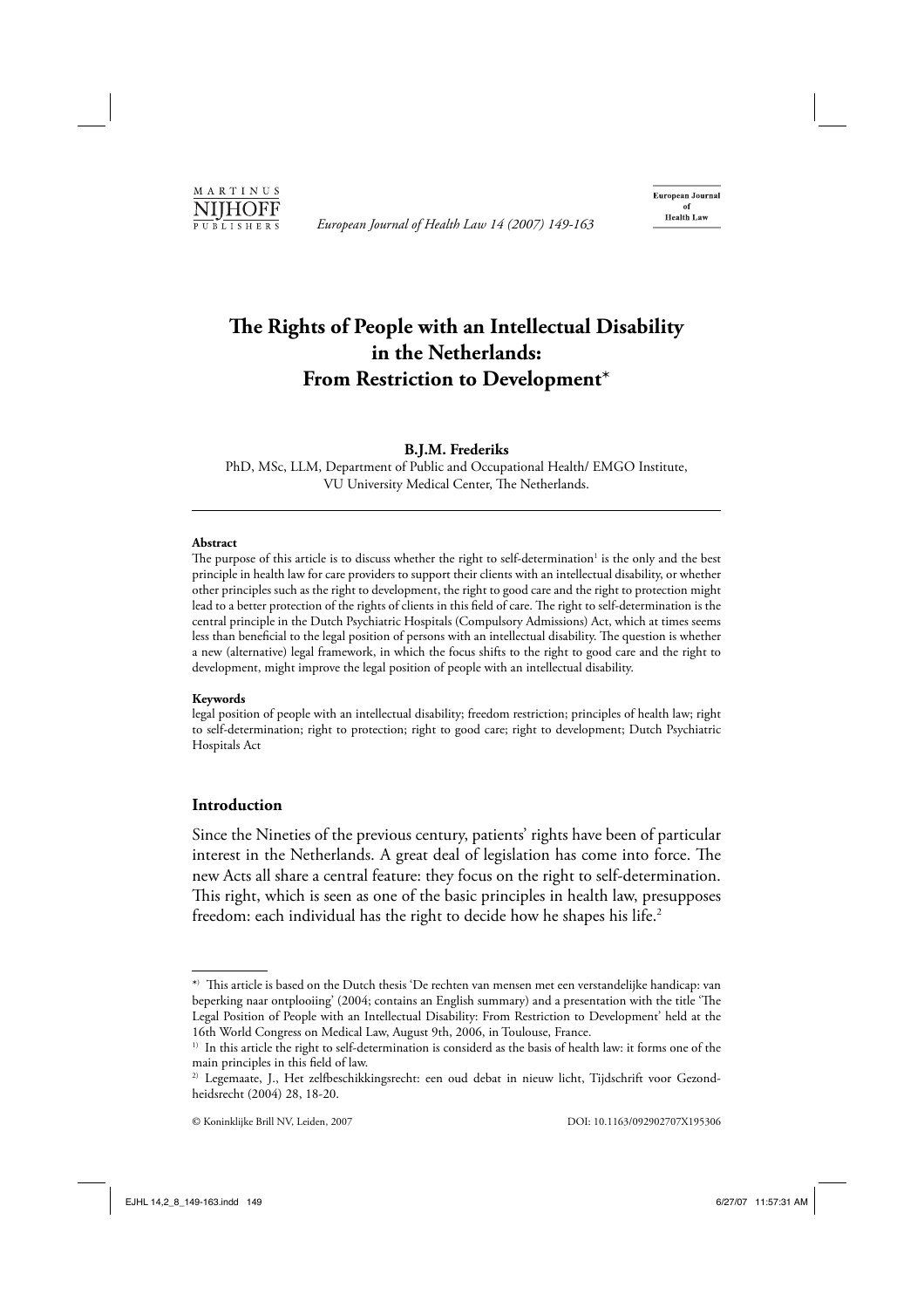The right to self-determination is also well known in the care for people with an intellectual disability, even though some are actually unable to enjoy the right to self-determination. In the opinion of Leenen,<sup>3</sup> the right to self-determination is very important, and everything possible should be done to enable people to realise this right, taking into account the possibilities and limitations of people with an intellectual disability. This is not to say that Leenen underrates the importance of other principles of law. He endorses the view that the right to health care can make a substantial contribution when it comes to ensuring better chances for people to develop themselves. $4$  The two principles — the right to health care and right to self-determination — are both needed: they are complementary in character.

 However, there are dissenting voices about the actual meaning of this basic principle in health law, especially where it concerns the issue of self-determination by people with an intellectual disability. Among health law specialists it is sometimes thought that the equilibrium in health law is threatened by this emphasis on self-determination.<sup>5</sup>

 A recent and ongoing discussion in the Netherlands illustrates this development. The issue is whether people with an intellectual disability are entitled to have children. The State Secretary for Health, Welfare and Sport responsible for this matter, stated that 'we are carrying things too far when we think the right to self-determination can be exercised by all in the same way'.

 Although views differ in the Netherlands, in the Dutch health care system, the right to self-determination is still the main focus. An important Act is the Dutch Psychiatric Hospitals (Compulsory Admissions) Act, which has come into force in 1994. This Act, the Dutch Act on mental health, is not only relevant to psychiatry and psycho-geriatrics, but also to the care for people with an intellectual disability. It allows care providers to apply freedom restriction, but only when certain conditions are met. As the central feature of the Dutch Psychiatric Hospitals Act is the right to self-determination, a care provider is allowed to intervene in the life of a client only when special conditions apply. The key question here is whether care providers, based on the characteristics of the Act, are able to support clients in such a way that the client's abilities may be developed and that good care6 is taken into account.

<sup>3)</sup> Leenen, H.J.J., Handboek gezondheidsrecht, Deel 1 Rechten van mensen in de gezondheidszorg, vierde herziene druk bewerkt door H.J.J. Leenen en J.K.M. Gevers, Houten/Diegem: Bohn Stafleu Van Loghum 2000, p. 32.

<sup>4)</sup> Ibid., p. 25

<sup>5)</sup> Hendriks, A., In beginsel. De gezondheidsrechtelijke beginselen uitgediept, Leiden: Stichting NJCM-Boekerij 2005, p. 11.

 $6$  The principle good care is based on article 22 (1) of the Dutch Constitution and laid down in a number of patient's rights Acts: article 2 Care Institutions (Quality) Act, article 40 (1) Individual Health Care Professions Act and article 7:453 Civil Code on good care providership.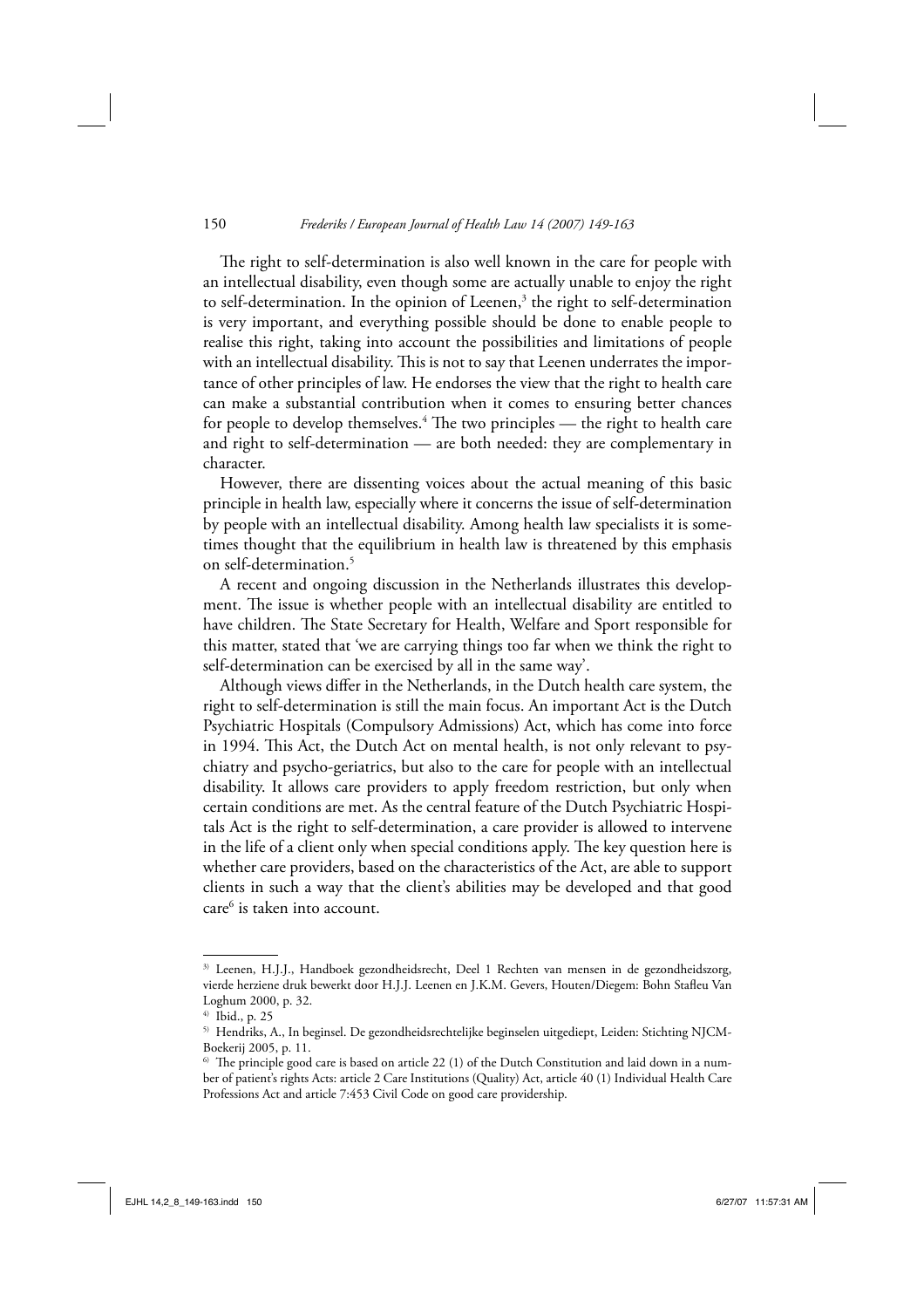The subject to be discussed therefore is whether the right to self-determination is the only and the best principle in health law $^7$  for care providers to support their clients with an intellectual disability, or whether some other principles such as the right to development, the right to good care and the right to protection might lead to a better protection of the rights of clients in this field of care. This is not to say that caregivers completely neglect the other principles. However, the general focus is still too much on the right of self-determination and for the greater part, on the right to protection.

The four principles are all explored briefly in section two. This exploration will provide a background framework for analyzing, in section three, the Dutch Psychiatric Hospitals Act. Some aspects of the Act do not seem to protect the rights of clients with an intellectual disability adequately in the Netherlands, at times they even seem to harm the client. After reflecting on the principles of this Act, the focus will be on a proposed new legal framework for clients who have an intellectual disability and need some kind of support, which may lead to freedom restriction from time to time. An important element of this alternative legal framework is the right to development.

#### **1. Principles of Health Law**

## 1.1 *The Right to Self-determination and the Right to Protection*

The main principles of health law in the care for people with an intellectual disability are the *right to self-determination* and the *right to protection*. They are the ones usually mentioned in relation to the rights of clients.8, 9 Other principles, which are discussed later on in this section, are rather more in the background.

 In the care for people with an intellectual disability everything possible should be done to respect the client's right to self-determination. There is a real danger that clients are not allowed to take their own decisions, just because they have a 'handicap'. However, we should not allow anyone to put aside this right too quickly. The right to self-determination is not the only principle that counts in the care for people with an intellectual disability. The right to selfdetermination and the right to protection are two sides of the same coin: the protection principle expresses itself in the restriction of the exercise of the right

 $7$  Hendriks, A., In beginsel. De gezondheidsrechtelijke beginselen uitgediept, Leiden: Stichting NJCM-Boekerij 2005, p. 7: 'Zelfbeschikking vormt volgens veel gezondheidsjuristen een belangrijk, zo niet het belangrijkste patiëntenrecht'.

<sup>8)</sup> Ibid., pp. 5-11

<sup>9)</sup> In the field of ethics a great deal of attention is paid to self-determination: Beauchamp, T.L. en J.F. Childress, Principles of Biomedical Ethics, New York/Oxford: Oxford University Press 1983 and I. Berlin, Two concepts of Liberty, Oxford: University Press 1958.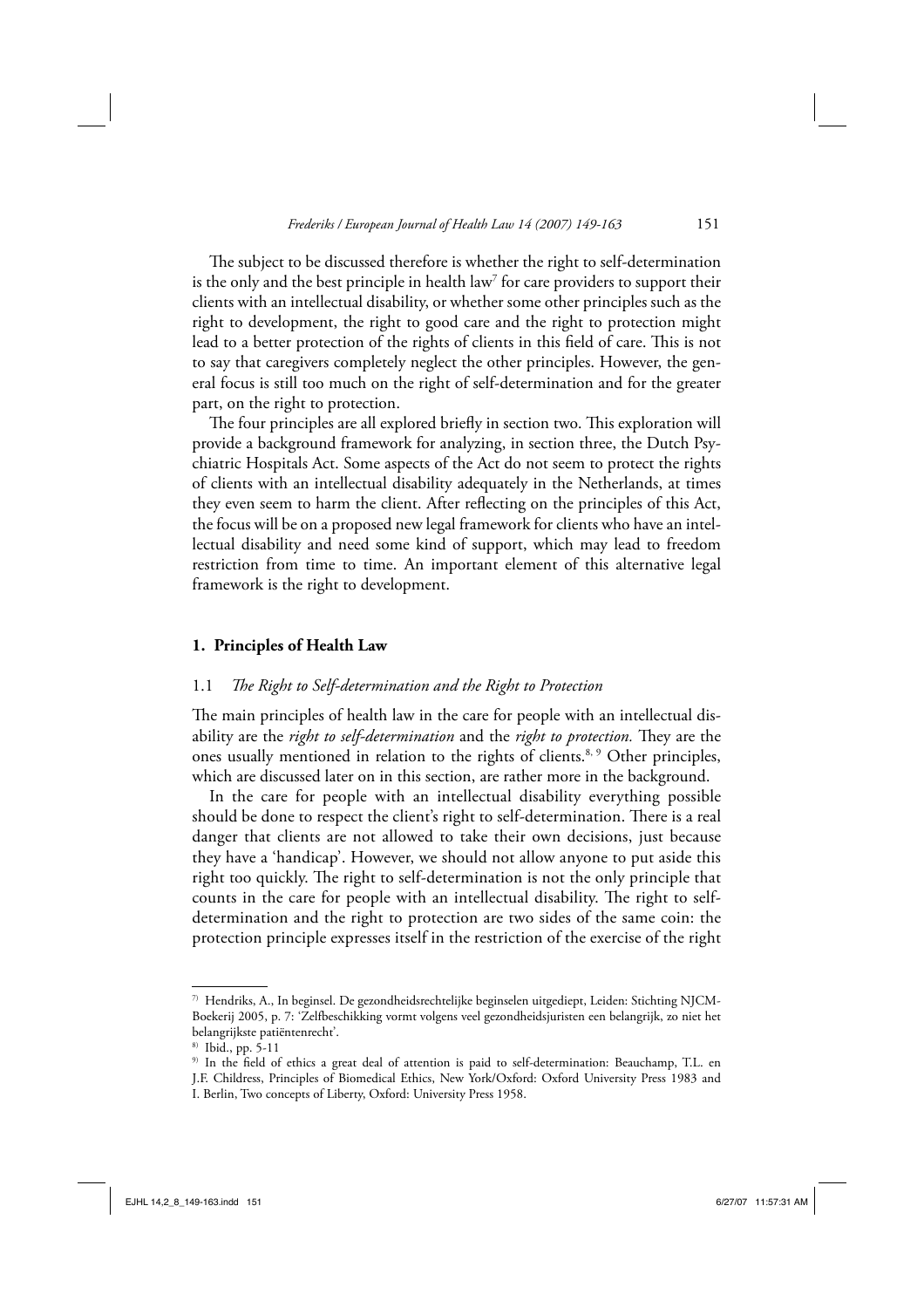to self-determination.10 It is difficult to find a good definition of the right to protection in legal literature. In practice the principle means that a client may be restricted in his freedom in order to provide him with optimum protection. As things stand, the object of protecting clients is restricted to protecting the client against himself. This narrow description of the principle of protection indicates that protection is allowed in the interest of the client only. Basically, it is unacceptable to take measures to protect a client for any reason not immediately linked to that client. Staff shortages, unqualified staff, the way the institution is built, or client overcrowding: none of these is in itself a valid reason to protect a client against himself. Reasons like these do not justify restricting a client's freedom. An exception may be made only in situations where the common good or third parties are in danger. A care provider has to deal with these limitations. They mean, more or less, that the right to self-determination is not limitless; the boundaries apply to every citizen in our society. However, infringement of the right to self-determination is allowed only when there is no adequate — less intrusive — alternative, and provided the balance between the object of the infringement and its consequences is proportional, and the infringement is stopped the very moment the necessity for it no longer exists.

The client's vulnerable and dependent position demands legal protection. It is the responsibility of the law to safeguard the legal position of clients. In the care for people with an intellectual disability however, this should not be the only function of the law. Every client, within the scope of his abilities, ought to have the chance to live his life according to his own views. Therefore it is also up to the law to ensure that the client's right to self-determination is respected, and if possible, promoted. Clients have their own abilities and wishes and may prefer care providers not to intervene, instead of protection. However, many clients with an intellectual disability lack the capacity to make independent decisions and are unable to live their life without some assistance from care providers. Care providers who, although they may have the very best intentions, do not acknowledge this 'incapacity' of clients, may not provide good care and much more seriously, they possibly do not respect the legal position of their own clients. This may even constitute a real risk to clients with an intellectual disability: clients are sometimes left alone unless they explicitly ask for help and in this way they may not receive the care they need. This situation is just another illustration of the strong link between the rights of self-determination and protection.<sup>11</sup> The care for people

<sup>10)</sup> Frederiks, B.J.M., De rechtspositie van mensen met een verstandelijke handicap. Van beperking naar ontplooiing (diss.), Den Haag: Sdu Uitgevers BV 2004, p. 94.

<sup>11)</sup> Klippe, C.J. van de, Dwangtoepassing na onvrijwillige psychiatrische opname (diss. Amsterdam UvA), Nijmegen: Ars Aequi Libri 1997 and Frederiks, B.J.M., De rechtspositie van mensen met een ver s tandelijke handicap. Van beperking naar ontplooiing (diss.), Den Haag: Sdu Uitgevers BV 2004, p. 75 en 94.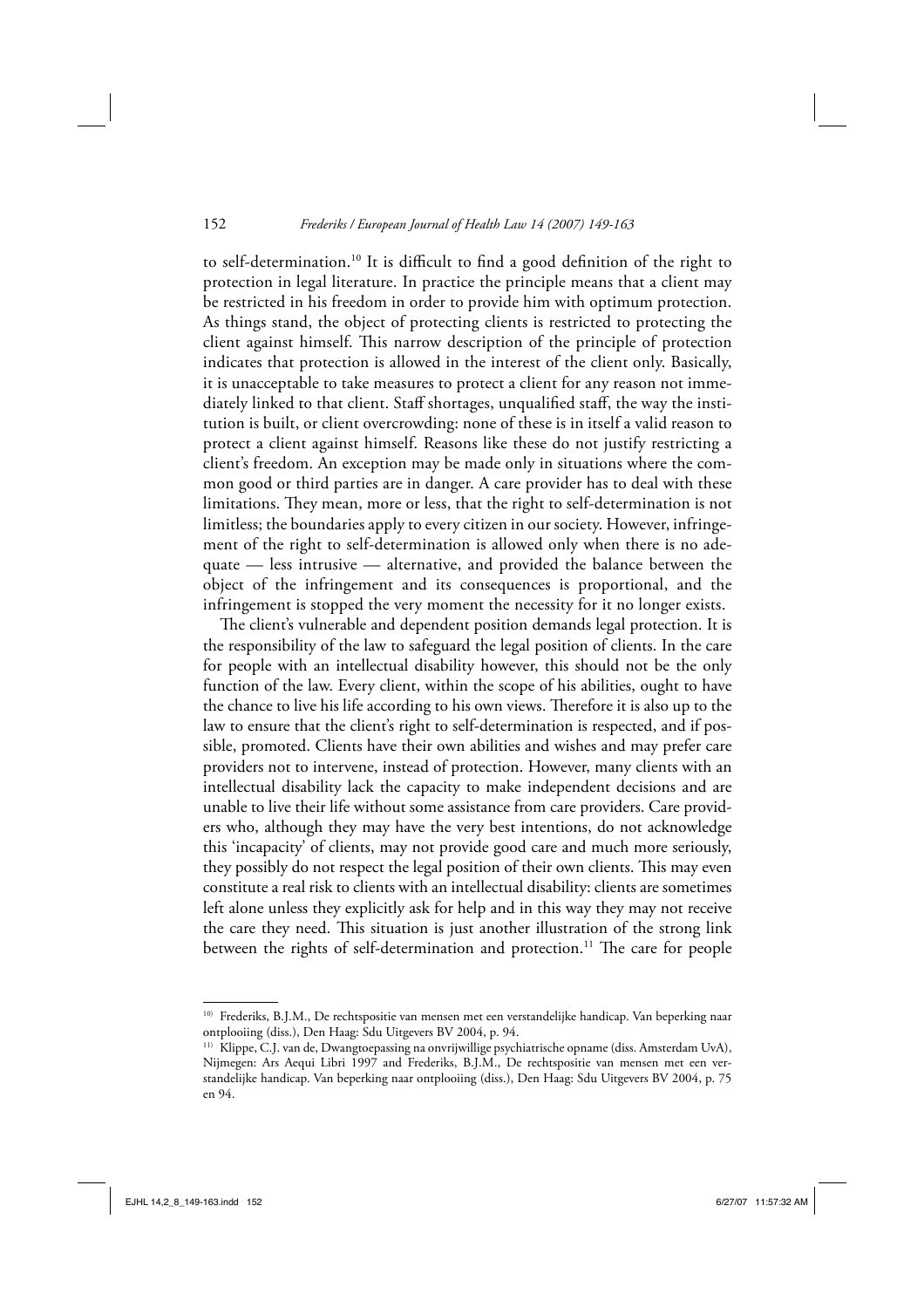with an intellectual disability is not just about the right to self-determination: the right to protection is equally important.

### 1.2 *A Case*

 Recently an incident caused quite a stir in the Netherlands. In a home for the elderly a 56-year-old man was found in his room where he had died two to three days earlier. He had been living in the home for almost 10 years and in his opinion he did not need any care. He lived completely independently in his room and did not want any contact with others, care providers included. Management and care providers respected his wish. This occurrence could also have taken place in a home for people with an intellectual disability, particularly when clients live semi-independently in sheltered accommodation with little supervision. Here, the same issues around 'self-determination' are being discussed.

 An important question in this discussion is to what extent care providers should respect a client's right to self-determination; and to what extent management remains responsible for the well-being of a client when that client wishes to be left alone. From the point of view of respect for the client's selfdetermination, the home for the elderly had acted correctly. Looking beyond the right to self-determination, other principles such as providing good care come into the fore. These will be discussed in section three and beyond.

 All too often the legal position of clients with an intellectual disability is viewed from a (too) narrow perspective: either exclusively from the perspective of providing protection for the client, or exclusively from the perspective of encouraging self-determination of clients. Recently this opposition of views has been abandoned. The right to self-determination is no longer seen as the right to be left alone.12 Among human rights lawyers thought the view still prevails, unfortunately, that intervention by the state in the broadest sense needs to be restricted as much as possible.13 It is especially in the care for people with an intellectual disability that this position should not always, and not entirely, be the focus. It is much more important to develop and secure the rights of clients with an intellectual disability, and therefore a combination of principles should apply. The care provider who aims to develop the possibilities of a client should look for the best possible mix somewhere between protection and self-determination.<sup>14</sup> The same idea is to be found in the field of ethics. In this discipline, a solution is looked for in the concept of 'relational autonomy,' which is less about non-intervention by

<sup>12)</sup> Frederiks, B.J.M., De rechtspositie van mensen met een verstandelijke handicap. Van beperking naar ontplooiing (diss.), Den Haag: Sdu Uitgevers BV 2004, pp. 101-103.

<sup>&</sup>lt;sup>13)</sup> Ozdowski, O.A.M., Human rights for people with intellectual disabilities in Australia: where to from here? Inclusion International 13th Congress, Melbourne 24 September 2002.

<sup>14)</sup> Frederiks, B.J.M., De rechtspositie van mensen met een verstandelijke handicap. Van beperking naar ontplooiing (diss.), Den Haag: Sdu Uitgevers BV 2004, p. 75.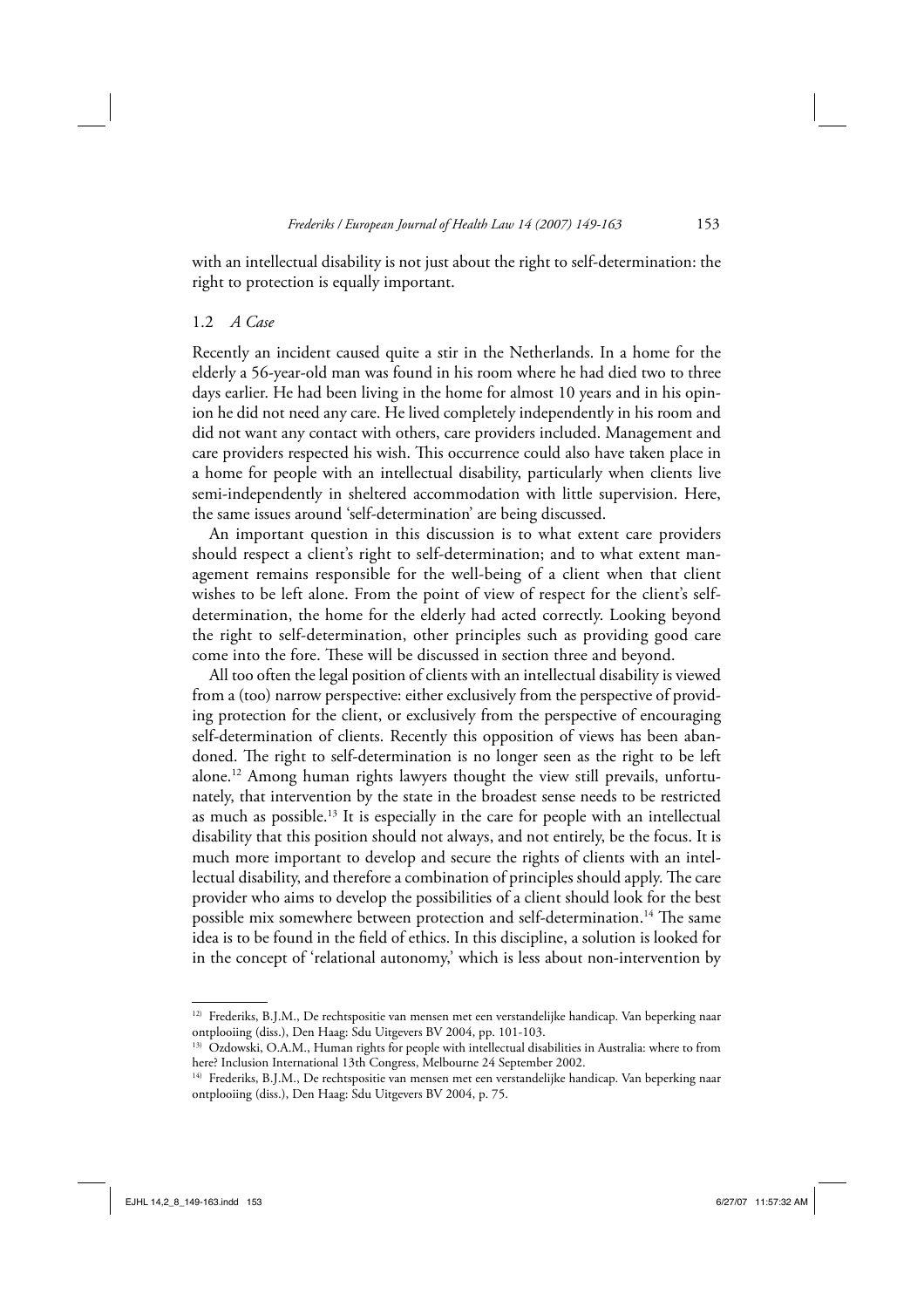care givers than about increasing the client's freedom of action and freedom of choice. Therefore the important question is not just whether the client is able to make an independent choice, but also what he is able to accomplish by making that choice. From the care giver this requires a different attitude which is elaborated in the description of the concept of good care.<sup>15</sup>

 In addition to the right to self-determination and the right to protection, two other principles are of major importance with respect to the legal position of clients with an intellectual disability: *the right to good care* and *the right to development*.

## 1.3 The Right to Good Care

The right to health care is laid down in article  $22(1)$  of the Dutch Constitution and is a social human right. Good care is based on this right, but as, in many ways, it shows the characteristics of an individual right, it may be compared to the right to self-determination. It is an accentuation of the right to health care that consists of three elements: quality of care, geographical accessibility of care, and financial accessibility of care. In good care, the emphasis is in particular on the provision of care of a good quality, and less on the elements of availability and accessibility of care.

 In this context the right to good care may be described as 'care which is centred on the individual and which contributes to the development of the client'.16 To be able to offer this client-centred care, the care provider — who is often a personal coach — should possess certain qualities. The care provider should be able to provide care in a transparent way and be accountable for his actions to third parties. Also, he should be able to empathise with the client as to the situation the client is in, in order to be able to contribute to the development of the client. From this point of view, care can be seen as offering support to clients. In the modern interpretation, care is in many ways similar to support. Here, the emphasis is no longer on what the client is unable to do, but on empowering the client. In the modern care for clients with an intellectual disability, the care provider aims to support clients in dealing with choices and he may question choices a client makes. It is considered the care provider's responsibility to be understanding and committed to help the client to go forward. These are some of the characteristics of good care.<sup>17</sup> The right to good care is a special principle of law in this respect that it allows room for self-determination as well as protection (see at the end of this section a scheme with the main four principles). Both elements are

<sup>15)</sup> Hooren, R.H. van et al., Autonomy and intellectual disability', Journal of Intellectual Disability Research (46) 2002-7, pp. 560-568.

<sup>16)</sup> Frederiks, B.J.M., De rechtspositie van mensen met een verstandelijke handicap. Van beperking naar ontplooiing (diss.), Den Haag: Sdu Uitgevers BV 2004, pp. 101-106.

<sup>17)</sup> Widdershoven, G., Berghmans, R.L.P. and Welie, S.P.K. "Zelfbeschikking of goede zorg? Ethische kanttekeningen bij juridisering in de hulpverlening", in: Schene, A.H. e.a., Jaarboek voor psychiatrie en psychotherapie, Houten/Diegem: Bohn Stafleu Van Loghum 2003, pp. 325-338.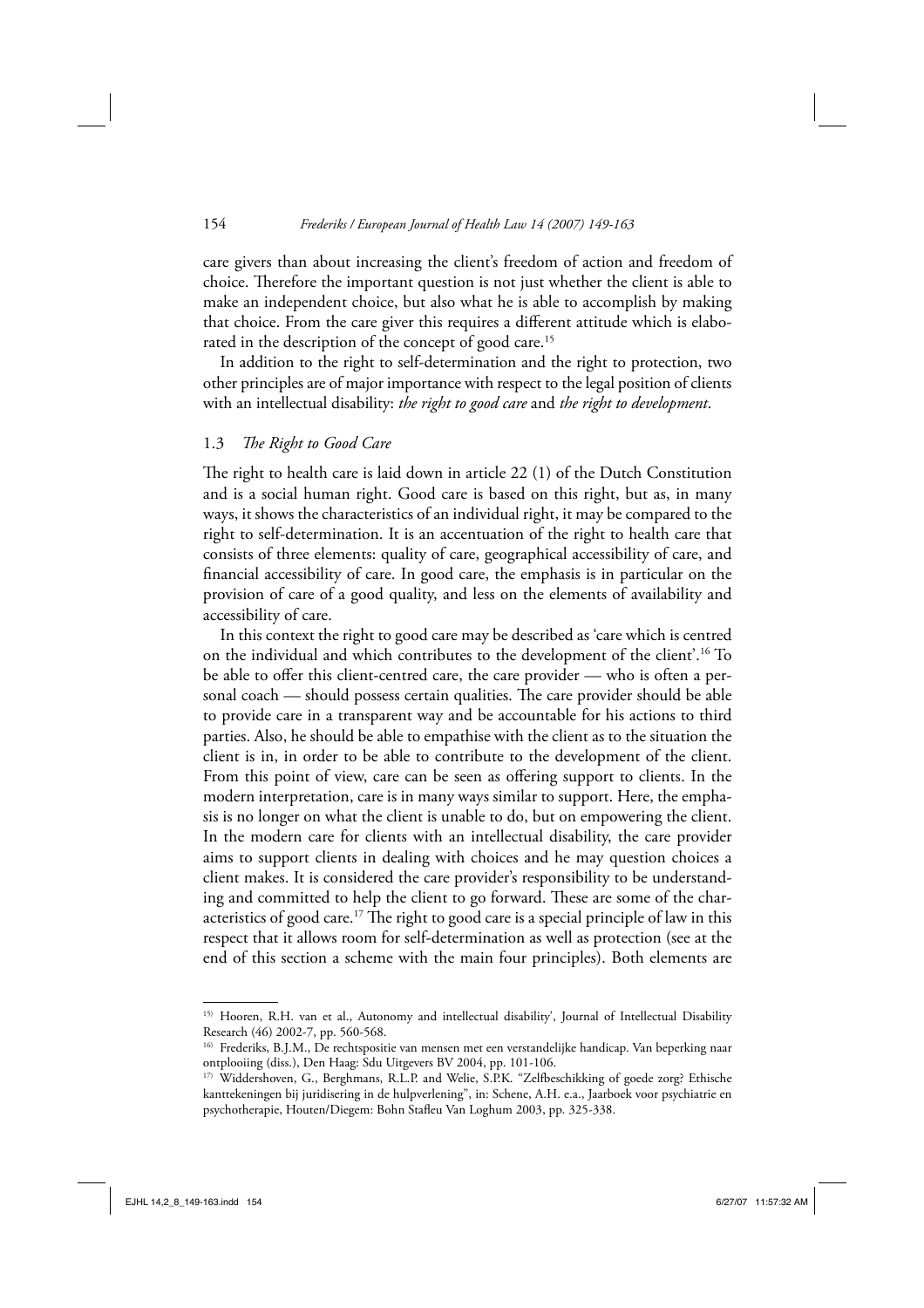crucial for the development of clients with an intellectual disability. The principle good care can allow for a client's freedom to be restricted at times while at others there is more scope for the client's activities. It is up to the care provider to assess, in consultation with the client or his representatives, the client's current possibilities. In some cases however, it is unavoidable to protect a client against himself. However minor the restriction of freedom may be, it does constitute a breach of the client's freedom. It is therefore essential that such breaches are reduced to the minimum. Good health-care providership, which is laid down in the Dutch Civil Code,18 does not imply that the care provider is almost never allowed to intervene in the life of a client. It is more than non-intervention and an attitude of aloofness towards the client. The role expected of a care provider is an active one. His actions should be geared towards stimulating the abilities of a client. Instead of focusing on 'non-intervention', it is preferable to focus on 'support where possible and necessary'. As this approach may slide in the direction of paternalism, it is essential that the care provider is transparent in his actions and accountable to third parties. An important element of good care is that the care is aimed at furthering the development of clients as much as possible.

## 1.4 *The Right to Development*

 In the care for persons with an intellectual disability, with an eye to the specific position of individuals with an intellectual disability, the emphasis should be (more) on *the right to development*. Clients with an intellectual disability often stay in institutions or other forms of sheltered housing for very long periods of time, and often from a very early age. It is of great importance that the client's development does not stagnate during this stay. Every client, whatever the degree of his disability, has some possibilities, which can be developed.

 For some time now, the right to self-determination has been applied as a principle of law in care for the young.19 In the past the young were predominantly seen as an object of care, with the care centring on treatment and protection. Increasingly, the emphasis in this sector has shifted from protection to development. A similar change of perspective is taking place in the care for those with an intellectual disability in the Netherlands. In the context of the (full) member of civil society paradigm,<sup>20</sup> clients should have the opportunity to gain experiences

<sup>18)</sup> Article 7:453 Dutch Civil Code.

<sup>&</sup>lt;sup>19)</sup> Langen, M. de, Recht voor jeugdigen: een onderzoek naar rechten en rechtsbeginselen in het jeugdrecht (diss. Utrecht), Alphen aan den Rijn: Samsom Uitgeverij 1973, p. 16.

<sup>&</sup>lt;sup>20)</sup> A civil society paradigm can be seen as a society in which persons with an intellectual disability have the same possibilities as other citizens. Support plays an important role in this society: people with an intellectual disability receive support to such an extent, that, notwithstanding their limitations, they are able to function as much as possible like another (able) citizen in society. Gennep, A.Th .G. van en Hove, G. van, Zijn het burgerschapsparadigma en inclusie dan niet bruikbaar voor mensen met een ernstige verstandelijke handicap? Kanttekeningen bij een zorgelijke ontwikkeling, Nederlands Tijdschrift voor de Zorg aan verstandelijk gehandicapten (26) 2000-4, p. 252.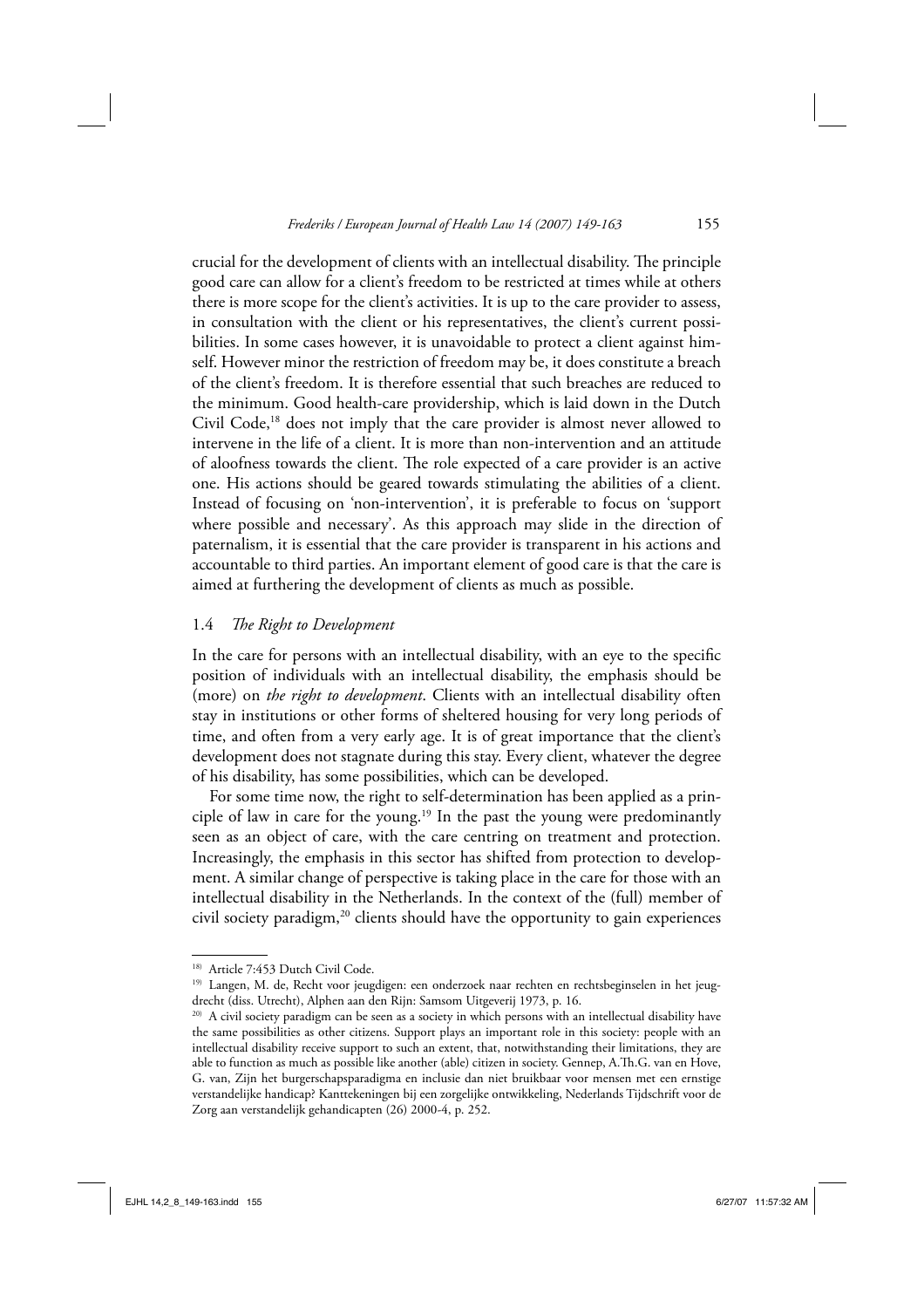in order to be able to further their development. Article 23 of the Convention on the Rights of the Child states that, whenever possible, every child with an (intellectual) disability should have the appropriate support needed to further his selfreliance. This article also seems to have relevance for adults with an intellectual disability. Every person with an intellectual disability should have a right to appropriate support if necessary, whether adult or child. Being of age is by no means an indication that a client no longer needs some kind of support.

 A similar, but also different approach, can be found in the recently adopted United Nations Convention on the Rights of Persons with Disabilities. In this Convention the ultimate goal of support is 'autonomy' and 'independence'. In the preamble is stated that the States Parties have to recognise the individual autonomy and independence of persons with an intellectual disability.<sup>21</sup> Respect for autonomy is also mentioned in the general principles and includes the freedom to make one's own choices and independence of persons.<sup>22</sup> Autonomy is, however, not the only guiding principle in supporting persons with an intellectual disability. The Convention also acknowledges the close relationship between autonomy and care. Autonomy, depending on the possibilities of a client, which is called in the Convention 'their maximum independence', can only be realised if clients have an everlasting right to good care. In article 25 is stated that 'persons with disabilities have the right to the enjoyment of the highest attainable standard of health without discrimination ( . . .)'.

The right to self-determination completes the normative framework for the legal position of persons with an intellectual disability. It can be realised by offering clients the right combination of protection and self-determination. For clients with an intellectual disability this is the only possible way to attain an optimum development of his possibilities. The best mix of rights may be deduced from the principle of law 'good care' that ought to be an ideal combination of the two other principles: those of protection and of self-determination. It presupposes the care giver's commitment, support and protection where necessary.<sup>23</sup>

 Moreover, keeping in mind good care, it is important that any freedom restriction should, if possible, contribute to the client's development. Of course, this aim is not always attainable. The boundaries of the right to self-determination — the common good and third parties — have always to be taken into account. This means that it is not always possible to develop a client's capacities. Nevertheless, the statement may be defended that in the care for people with an intellectual

<sup>&</sup>lt;sup>21)</sup> United Nations Convention on the Rights of Persons with Disabilities. Preamble, the States Parties to the present Convention l) recognizing the importance for persons with disabilities of their individual autonomy and independence, including the freedom to make their own choices.

<sup>&</sup>lt;sup>22)</sup> Article 3: the principles of the present Convention shall be a) respect for inherent dignity, individual autonomy including the freedom to make one's own choices, and independence of persons.

<sup>23)</sup> Frederiks, B.J.M., De rechtspositie van mensen met een verstandelijke handicap. Van beperking naar ontplooiing (diss.), Den Haag: Sdu Uitgevers BV 2004, pp. 111-114.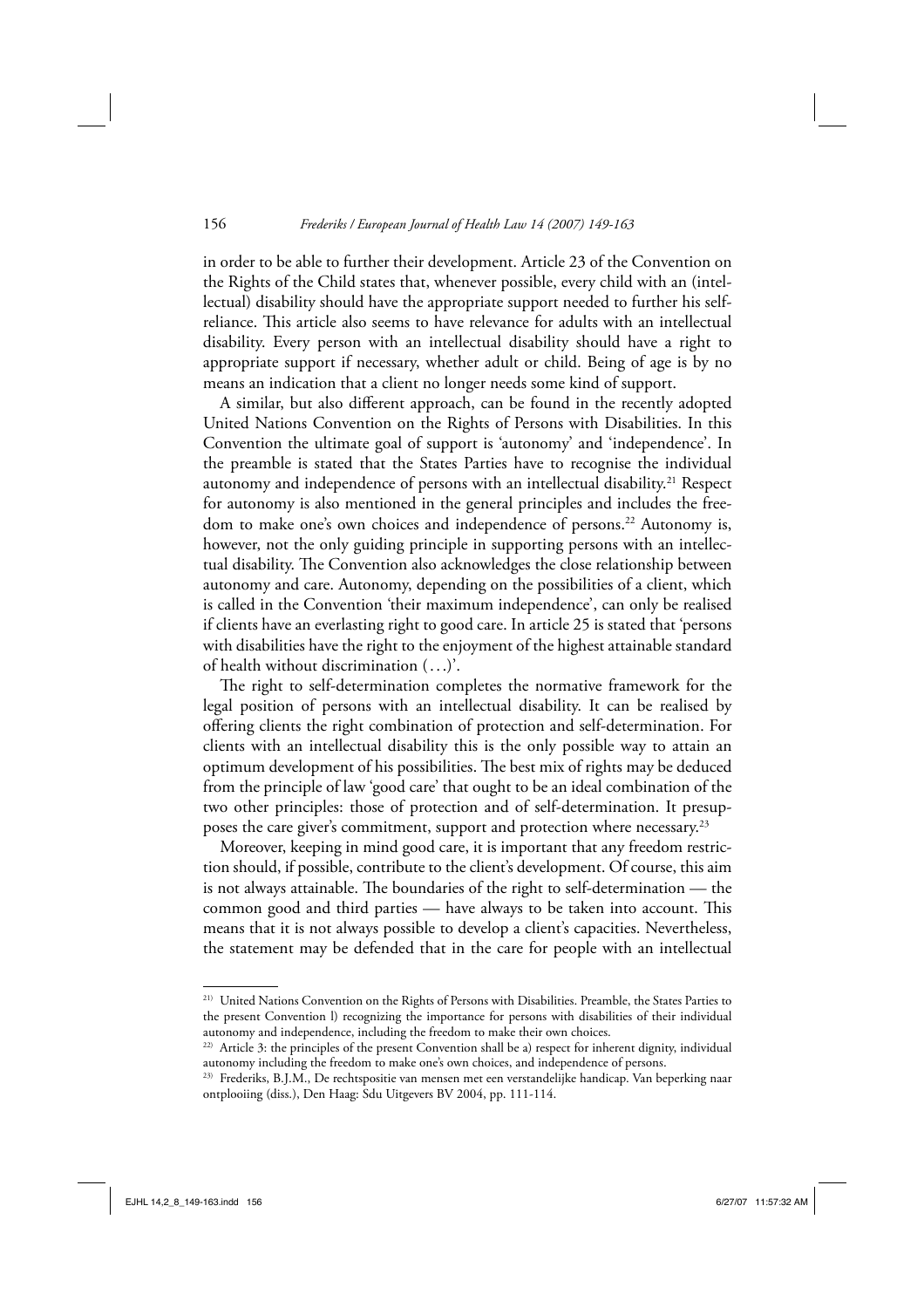

*Normative framework for the legal position of people with an intellectual disability* 

disability, care providers usually decide to protect clients, instead of offering them more opportunities. Care providers try their utmost to prevent a client's actions causing damage to him and others including other clients and health care professionals. However, taking into account the other three principles of health law as well, there is only room for infringing the right to self-determination when there is no adequate alternative, and when there is a reasonable proportion between the object of the infringement and the consequences of it, and the infringement is stopped the very moment the necessity for it no longer exists. Only then it is within reach to emphasise the right to development of clients as much as possible.

 In contrast to some other countries such as Australia, the right to development is not explicitly mentioned in any Dutch Act. Article 22 (3) of the Dutch Constitution states: The authorities shall promote the social and cultural development and leisure activities. Unfortunately the text is rather vague, and in itself the article is not enough to base a claim upon: the article is directed to the authorities. In order for an individual client to be able to claim a right to development, such a right would have to be anchored in specific legislation. Furthermore, a client's development, which is the issue here, is not just about participation in cultural events and recreation. It is important that clients get the opportunity to participate fully in the community without any prejudices.

### *1.4.1 Right to Development in Other Countries*

 Currently, there is no article in Dutch legislation which states, emphasises and guarantees that persons with an intellectual disability should have the opportunity to develop themselves in every area, nor is such a right to be found in international and European treaties.

However, some countries do have such legislation, Australia for instance. The Intellectually Disabled Persons' Services Act (1986, amended 12 December 2005), which, due to the federal system in Australia applies only to persons with an intellectual disability who live in the State of Victoria, contains a long list of principles, including one about development. One of these is the following: 'every intellectually disabled person has a capacity for physical, social, emotional and intellectual development and a right to individualised educational and developmental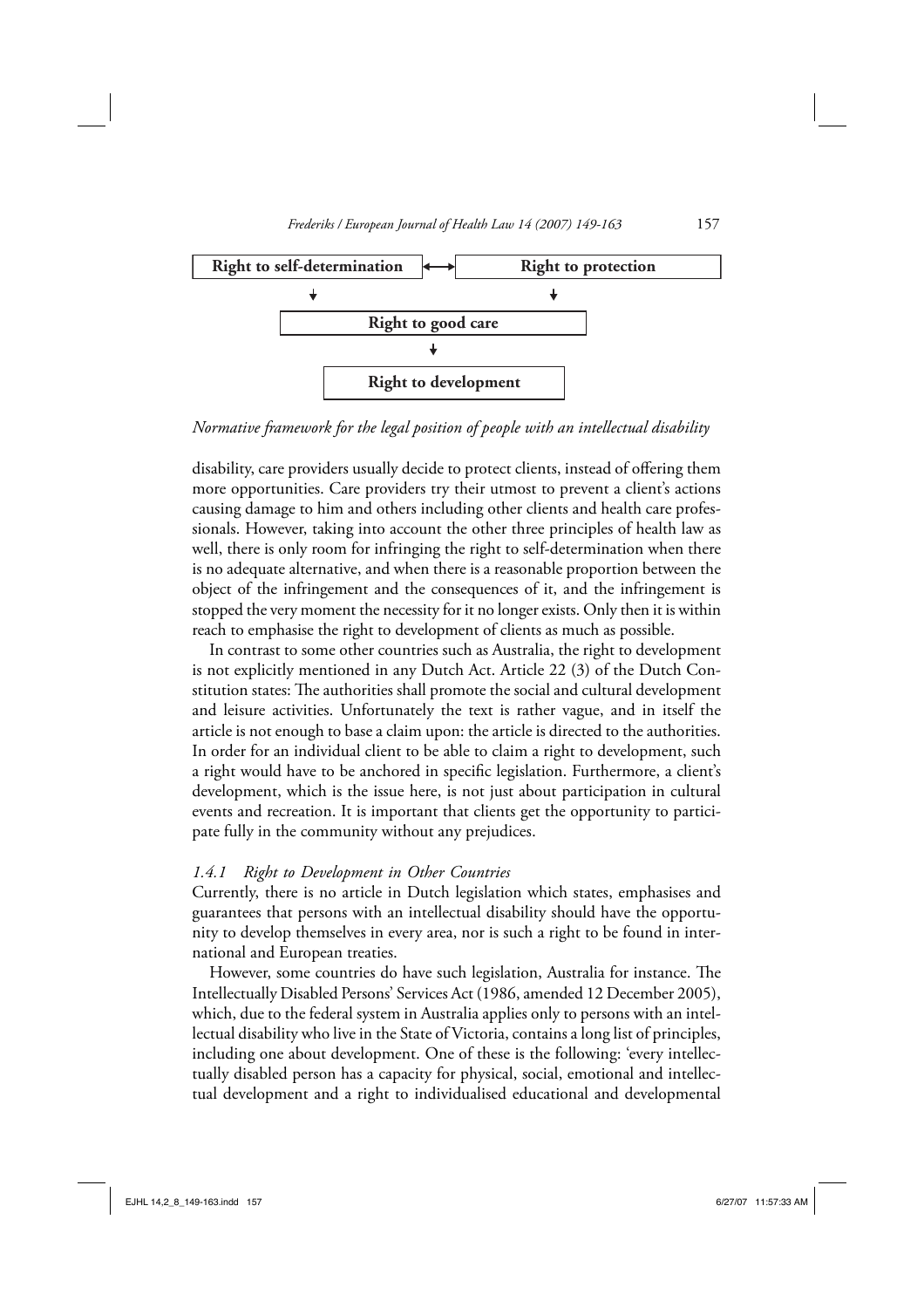opportunities and is entitled to exercise maximum control over every aspect of his or her life'. In part two of the Act the aim and objectives of the Department of Human Services are stipulated. The primary aim is to advance the dignity, worth, human rights and full potential of intellectually disabled people. The development of persons with an intellectual disability forms a central element of the policy of the Department.

This brief exploration of the four main principles for health law gives us an outline background framework for analyzing the Dutch Psychiatric Hospitals Act. Two individual cases will show why the protection of the rights of clients with an intellectual disability may be improved in the Netherlands. This is especially the case in situations where the client's freedom is restricted.

# **2. Freedom Restriction in the Care for People with an Intellectual Disability**

 In the Netherlands, but also elsewhere, the starting-point in the care for people with an intellectual disability is that freedom restriction should be limited to the minimum. This attitude is based on the idea of the right to self-determination, which plays an important role in the field of health care. Measures of freedom restriction include not only restraint, seclusion, or the forced administration of drugs, but also limiting a person's freedom, for instance by forbidding him or her to go out or to go cycling.

The application of freedom restrictions in the care for people with an intellectual disability cannot be prevented completely, especially when a care provider wants to provide 'good care' to their clients. This dilemma used to be viewed from a narrow perspective: it should either provide protection for the client or stimulate the client's self-determination. Two cases referred to below show us that working out this dilemma is not always easy. A care provider has to deal with a number of serious questions. Two important aspects that keep returning are the necessity of the intervention and the search for a better alternative.

# 2.1 *Two Cases*

Case 1

 A 24-year-old client, with a moderate intellectual disability, lives in an intramural institution for the care for people with an intellectual disability. She has a mild form of epilepsy, and she likes to walk. This implies a danger of occasionally falling to the ground. The care provider wants to avoid unnecessary risks. When at times things are too hectic in the home, she is fixed to her chair. The client's parents oppose this policy: they prefer their daughter to be free and they accept that this freedom has some accompanying risks. A solution was found in a crash helmet, which the client wears continuously during the day.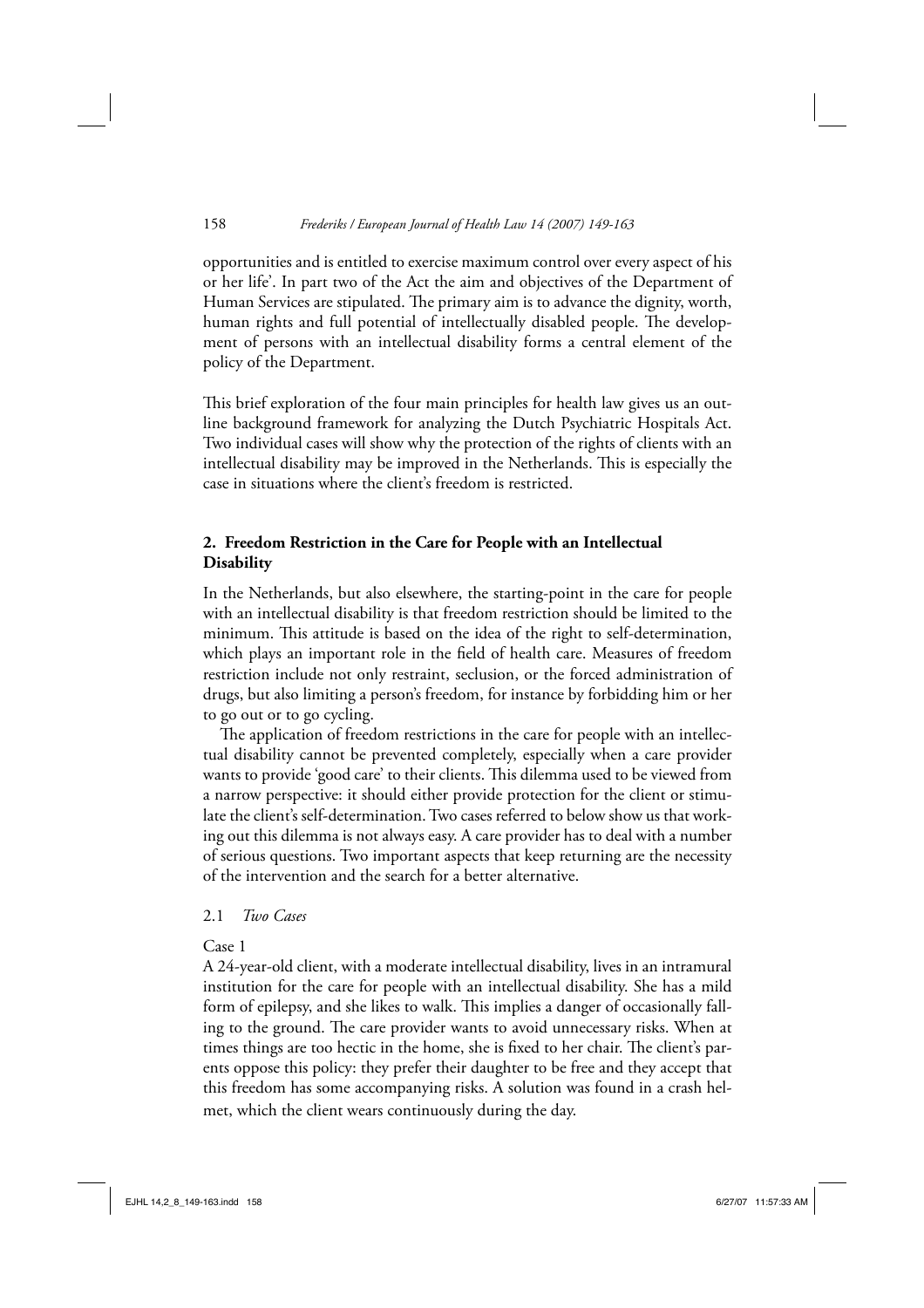## Case 2

 A 50-year-old client with a minor intellectual disability lives on her own in an apartment that belongs to a large institution nearby. She receives a few hours of support during the day. In recent years she has been showing some symptoms of dementia. At night she wanders around in her home, and she has also gone out into the street a few times. Her coach proposes to lock her front door during the night, to prevent her from going out. Another option that is being considered is to relocate her. In an institutional setting it would be more convenient to apply measures.

 In both cases the care provider has to make a choice: does he choose freedom restriction (the easier option in Case 1) or does he look for alternatives. The circumstances described in Case 1 allow enough room for a care provider to find alternatives. The question arises why the realisation of risks of epilepsy should be prevented in persons with an intellectual disability in particular. A person with epilepsy who is not institutionalised runs various risks, which he may decide, either to run or to prevent. However, the situation is different for a client who is unable to make this kind of decision for himself and who is institutionalised. The institution is responsible for the client's safety, especially where relatively simple preventive measures are possible. Therefore a client who is admitted in an institution, is often restricted in his freedom 'at an earlier stage' than someone who is not.

 It is obvious that good care does not mean restricting the freedom of a client because things getting 'too hectic' in a house, nor that all risks should be banned. The care provided in Case 1 would seem to fall short of good care. The right to development can only be realised by offering clients the right combination of protection and self-determination. In Case 1, the care provider fails to offer a mixture of both aspects: apparently, freedom restriction to him seemed to be the only available option. Case 2 is a different story. Restricting the client to the apartment means she will not have to move back into an institution, and so this restriction will, hopefully, benefit her development. In an institution she will have far less freedom: less freedom than is appropriate and desirable in her situation.

The Dutch Psychiatric Hospitals Act is the legal framework that applies in both cases. It allows care providers to apply freedom restriction, but only if several conditions are met. One important condition is that the client constitutes a danger to himself or to his environment that is caused by the intellectual disability. In jurisprudence this danger criterion is rather narrowly interpreted. According to Dutch courts, the fact that a client does nothing but shout, or is unable to sit still during meals, does not provide a sufficient reason to apply freedom restriction, for instance seclusion in the client's own room.

 In addition, the concept of the actual freedom restriction is narrowly defined as well. Some ways of restricting clients' freedom are not covered by the definition, such as influencing a client, offering a client a learning course or administering a sanction. This, however, does not mean that these restrictions, which frequently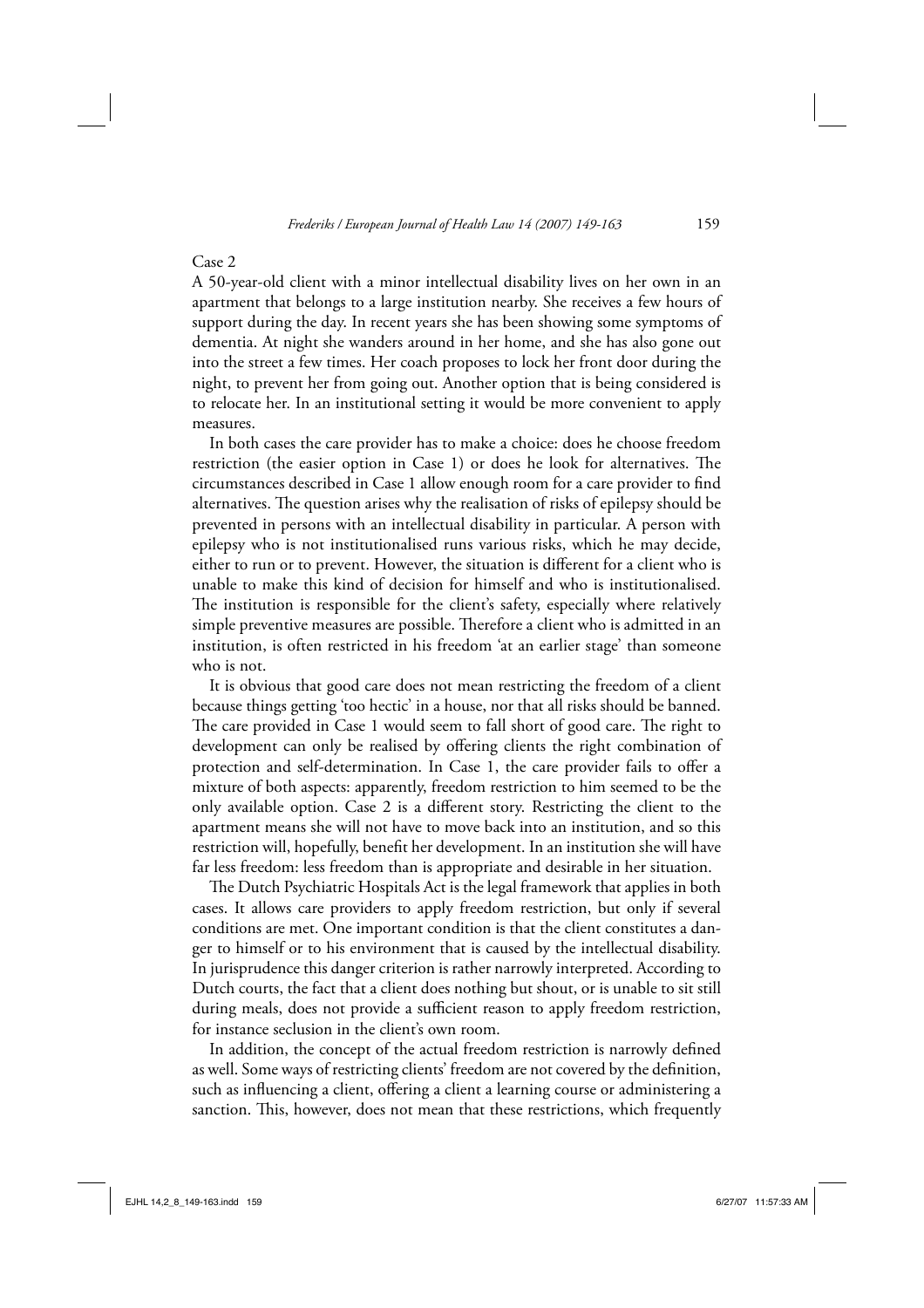limit the freedom of clients, are not applied in daily practice. In England and Finland for instance these restrictions are called 'subtle forms of coercion'. In Finland there is a large 'grey zone' of measures that also do not fall within the ambit of the Mental Health Care Act.<sup>24</sup> In England clients have to deal with 'informal measures'.<sup>25</sup> These measures, which may have different labels but they still restrict the freedom of clients, are similar to some measures in the Netherlands. They are neither recognised nor reported as freedom restriction.

 Research has shown that care providers in the Netherlands offer clients with an intellectual disability the support they think is appropriate.<sup>26</sup> The problem is that many of the measures they apply are, strictly speaking, forbidden as they are not applied in order to prevent an acute danger but for other reasons. In the context of care for people with an intellectual disability such measures are about making various agreements with clients, setting up learning paths, offering perspective and enhancing and coaching the way the client is functioning (in the context in which he lives). From the point of view of good care, care providers consider these measures to be necessary, and they apply them — notwithstanding the current legal framework. And the problem is that care providers are not always aware that these measures can in fact be viewed as freedom restriction.

The cases above illustrate how complex this concept of providing good care actually is in the care for people with an intellectual disability. The sector does subscribe to the principles of the Dutch Psychiatric Hospitals Act (providing protection and self-determination). The problem is that care providers find it difficult to work in accordance with the very strict principles of the Psychiatric Hospitals Act. They feel that in many situations they are not allowed to intervene, because of the narrow framework of the Act, which allows freedom restriction only in situations of danger to the client or to others. This principle forces care providers to make an intervention on a temporary basis only: the measure has to be concluded as soon as the danger is gone. Acting this way does not tally with delivering good care to clients. The emphasis on elimination of danger is too narrow in the care for the intellectually disabled. Personal coaches see their work in terms of protecting, educating and proceeding in an educational way. These terms do not feature in the Psychiatric Hospitals Act. As a result, care providers act outside the legal framework in order to offer good care to clients.

<sup>&</sup>lt;sup>24)</sup> Stoor, H. Regulating Coercion — Experiences of the 2001 Reform of the Mental Health Care Act in Finland, 16th World Congress on Medical Law, August 11th, 2006, Toulouse, France 2006.

<sup>25)</sup> Mental Health Act Commission (2005) http://www.mhac.org.uk/Pages/documents/publications/ MHAC%2011%20TEXT%20FA.pdf

<sup>26)</sup> Frederiks, B.J.M., De rechtspositie van mensen met een verstandelijke handicap. Van beperking naar ontplooiing (diss.), Den Haag: Sdu Uitgevers BV 2004 en Abma, T.A., Frederiks, B.J.M., Hooren, R.H. van, Widdershoven G.A.M., Wijmen, F.C.B. van, en L.M.G. Curfs, Kwaliteitscriteria voor vrijheidsbeperking in de zorg voor mensen met een verstandelijke beperking, Maastricht: Universiteit Maastricht 2006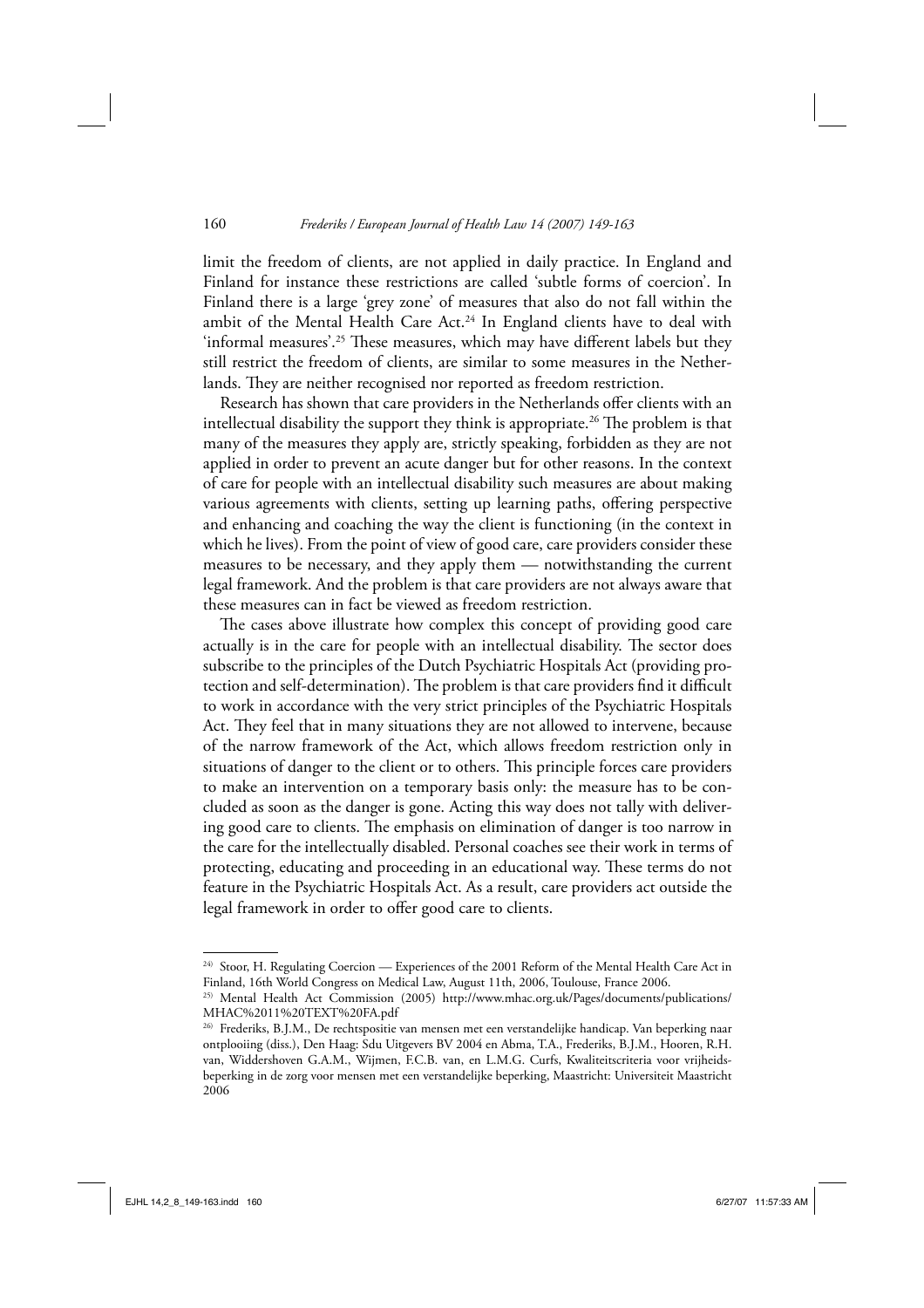In the next section the advantages and disadvantages of an alternative legal framework for the care for people with an intellectual disability are discussed. This framework emphasises the right to self-determination, but also the right to good care, which consists of the right to protection *and* self-determination, and the right to development.

# **3. An Alternative Legal Framework for the Care for People with an Intellectual Disability**

 An important aspect of an alternative legal framework for the care for people with an intellectual disability should be that the client's self-determination (autonomy) is no longer the key. Care providers do not like the idea of leaving their clients 'alone'. They think and feel that they have to stimulate and develop the clients' possibilities. This new legal framework could also be used for the application of freedom restrictions and should eventually lead to an alternative Dutch Psychiatric Hospitals Act. If self-determination were no longer the main health law principle in the care for people with an intellectual disability that could also mean that criteria such as 'danger' and 'freedom restriction' would have to be viewed from a broader perspective.

## 3.1 *Main Principles*

The main principles of an alternative legal framework should be, in addition to the right to self-determination, the rights to good care and legal protection. The latter two principles are currently undervalued in the present Dutch Psychiatric Hospitals Act. On the one hand, there is room for improvement in the care clients currently receive and on the other hand they are insufficiently protected against freedom restriction, whether legal or illegal.

 Although the scope of the alternative regulation would be much broader than that of the Psychiatric Hospitals Act, the application of freedom restriction would remain an *ultimum remedium*. The application of freedom restriction should be acceptable only when the criterion of necessity is met. Necessity in this context is viewed as necessary to the client himself. In principle, factors outside the client should not be part of the criterion. Necessity, however, should leave room for 'danger to others' (see section 1). In this sense the freedom restriction does not directly contribute to the well-being and the development of the client, but third parties are being protected. It is important to assess whether the measure is effective, is in proportion to the intended goal, and cannot replaced by a reasonable alternative that is less intrusive in character. During the execution of any measure there are several ways in which the care provider may contribute to the client's development (keeping in contact with the client at all times, looking for alternatives, ending the measure as soon as possible).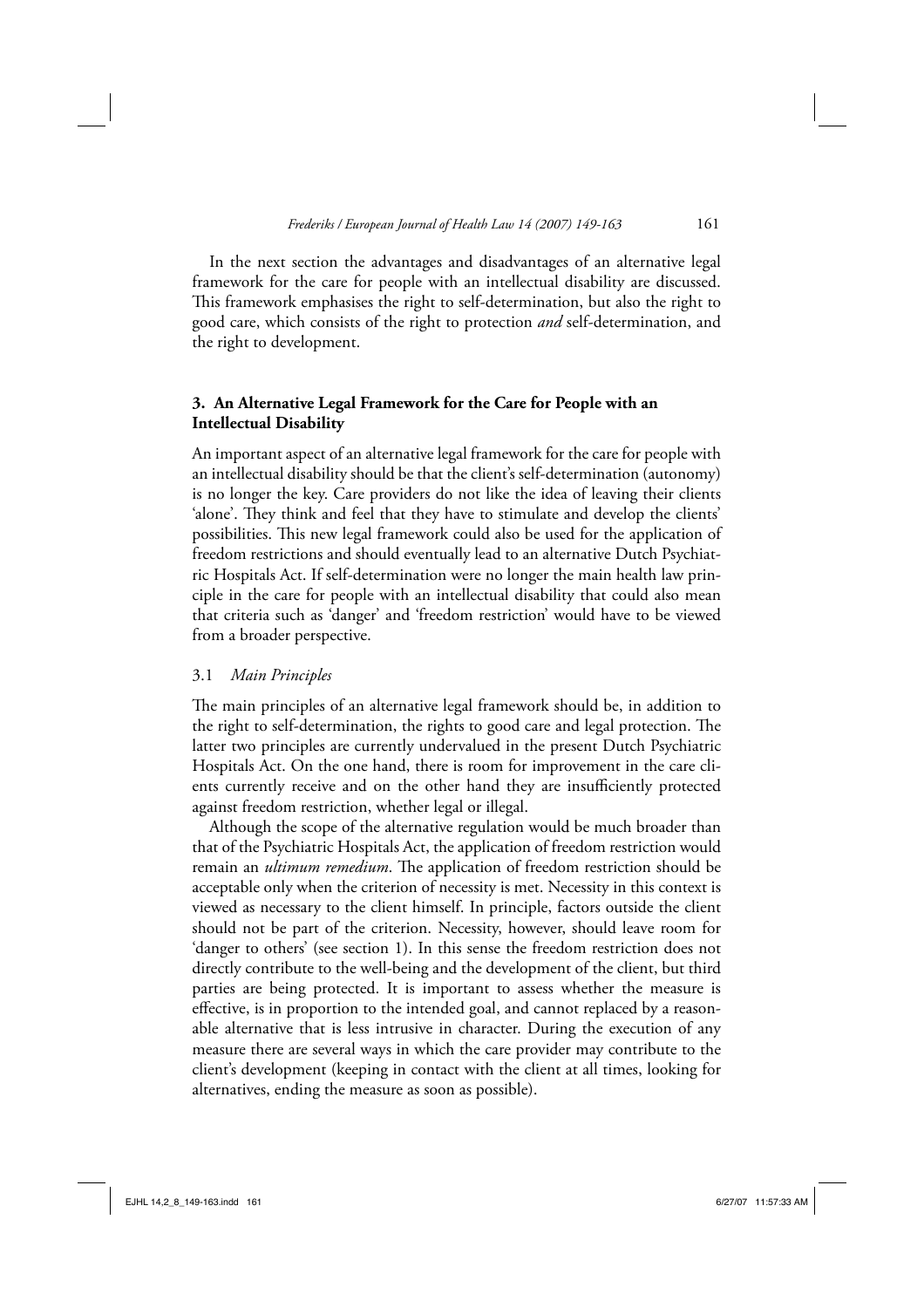An alternative regulation should taken into account specific characteristics of the sector of care for the intellectually disabled. This will not prevent a number of critical comments to be voiced about the contents of the regulation. However, the interests at issue in this sector are such, that they do justify separate regulation for a number of reasons. Clients in this sector are usually less competent and, unlike clients in psychiatric and psycho-geriatric institutions, they are often confronted with (serious) forms of freedom restriction during much of their life. It is especially this reason that justifies the introduction of an alternative legal framework for clients with an intellectual disability. Everything should be done to protect *and* develop the rights of those clients.

#### **4. Conclusions**

 Some of the following conclusions and recommendations may be seen in a broader context. Not only care providers in the Netherlands, but also care providers in other European countries such as Finland and England, struggle with the rights of vulnerable patients and especially with the issue of 'freedom restriction'. In these countries the right to self-determination is also a central principle in health law.

The care for persons with an intellectual disability should be provided with another perspective in mind. That 'other perspective' should include the introduction of the right to development and the significance that this perspective can have for clients with an intellectual disability. In section one and two was stated that this right to development is better suited to the characteristics of the care for people with an intellectual disability. When in addition the right to good care is included, this would lead to a broader legal framework without the limitations of the current legal framework in the care for persons with an intellectual disability.

 Although it seems that the right to development is completely new in the care for persons with an intellectual disability, the example of Australia and also the new Convention proves that it is not. Both the Parliament and the Department of Human Services of the State of Victoria consider the development of clients as a central element in their legislation. In the current Dutch legal framework no adequate attention is paid to the characteristics of the sector of care for the intellectually disabled, and this leads to care providers evading the rules. Under the Dutch Psychiatric Hospitals Act care providers are unable to offer clients the appropriate support and are therefore at times unable to deliver good care. Care providers are expected to be transparent in their actions, and it is important that they are able to indicate the reason for a client being restricted in his freedom. The only legitimate reason ought to be the encouragement of the client's development.

The ultimate goal of the alternative legal framework should be in creating more freedom and choices for clients with an intellectual disability, but always from the